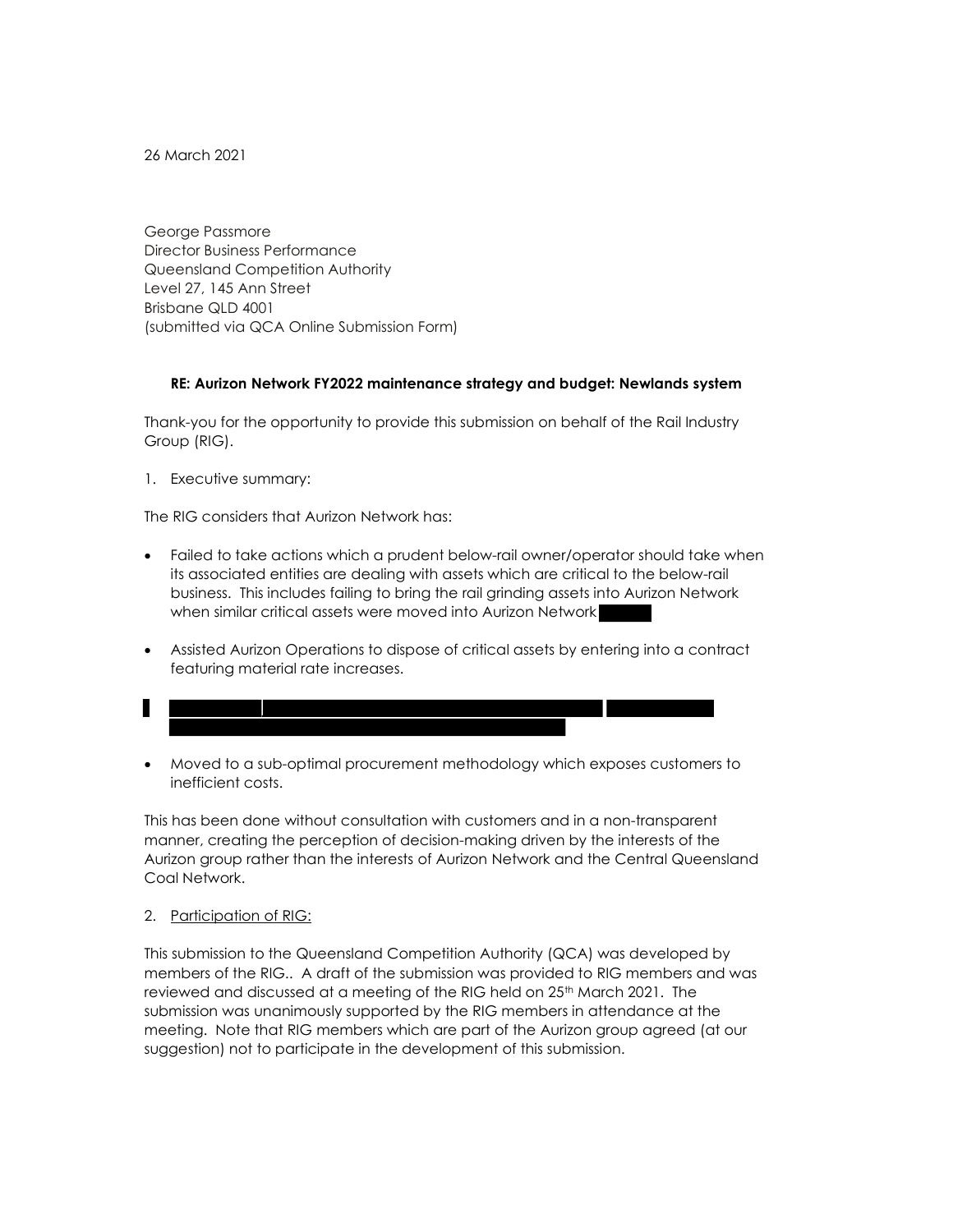# 3. Relevance to all systems:

During consultation on Aurizon Network's FY22 Maintenance and Renewals Strategy and Budget (MRSB), RIG members in all systems shared concerns about the increase in unit rates for rail grinding services. These concerns resulted in the Maintenance Strategy and Budget (MSB) for Newlands system not being approved. Votes were cast against approving the MSBs due to concerns about rail grinding costs in most other systems. Also, RIG members who voted to approve the MSBs indicated that they had strong concerns about rail grinding costs, expected consultation on the issue to continue postapproval and would not be minded to approve the MSBs for subsequent years unless this consultation addressed their concerns.

The RIG understands that the QCA's role in the current process is limited to a review of the Newlands MSB. However, the issue is not specific to Newlands, nor does it have any special impact on Newlands compared to other systems. RIG members in all systems look to the current QCA approval process to inform their consideration of future draft MSBs.

# 4. Confidential information:

This submission is based on public information in addition to confidential information made available to members of the RIG by Aurizon Network as part of the UT5 maintenance and renewal obligations under 7A.11.3 of UT5. Aurizon Network provided additional information under a confidentiality agreement to the Chair of the RIG and to the RIG's expert advisor, which was not able to be shared with the RIG. That information was not used in the development of this submission. The Chair and expert advisor have participated in the development of this submission, and do not consider that any of the statements or conclusions of the submission would vary if the RIG had access to this confidential information.

## 5. RIG position:

The RIG considers that an assessment of the efficiency of Aurizon Network's rail grinding costs requires the QCA to first assess whether external procurement or internal procurement is the most efficient procurement methodology. Benchmarking of costs (with appropriate adjustments for differences such as scale) is appropriate only where external procurement is found to be most efficient. Where internal ownership of the assets is more efficient, which we believe to be the case for the rail grinding activity, allowances should reflect the cost of capital and internal costs. This was the basis for all rail grinding costs assessed by the QCA at least as far back as UT3.

We believe that Aurizon Network held itself out as being the owner of the rail grinding assets prior to its UT5 submission. Aurizon Network has now informed the RIG that this was never the case. Given that Aurizon Network treated these assets as its own under successive undertakings, and facilitated the sale to Loram by signing a new contract featuring higher rates, we consider that it is not appropriate for Aurizon Network to now hide behind the ownership structure and treat the decision to sell the assets as a decision of an independent third party. On this basis, it is open to the QCA to develop an efficient cost allowance which reflects internal ownership of these assets by Aurizon Network.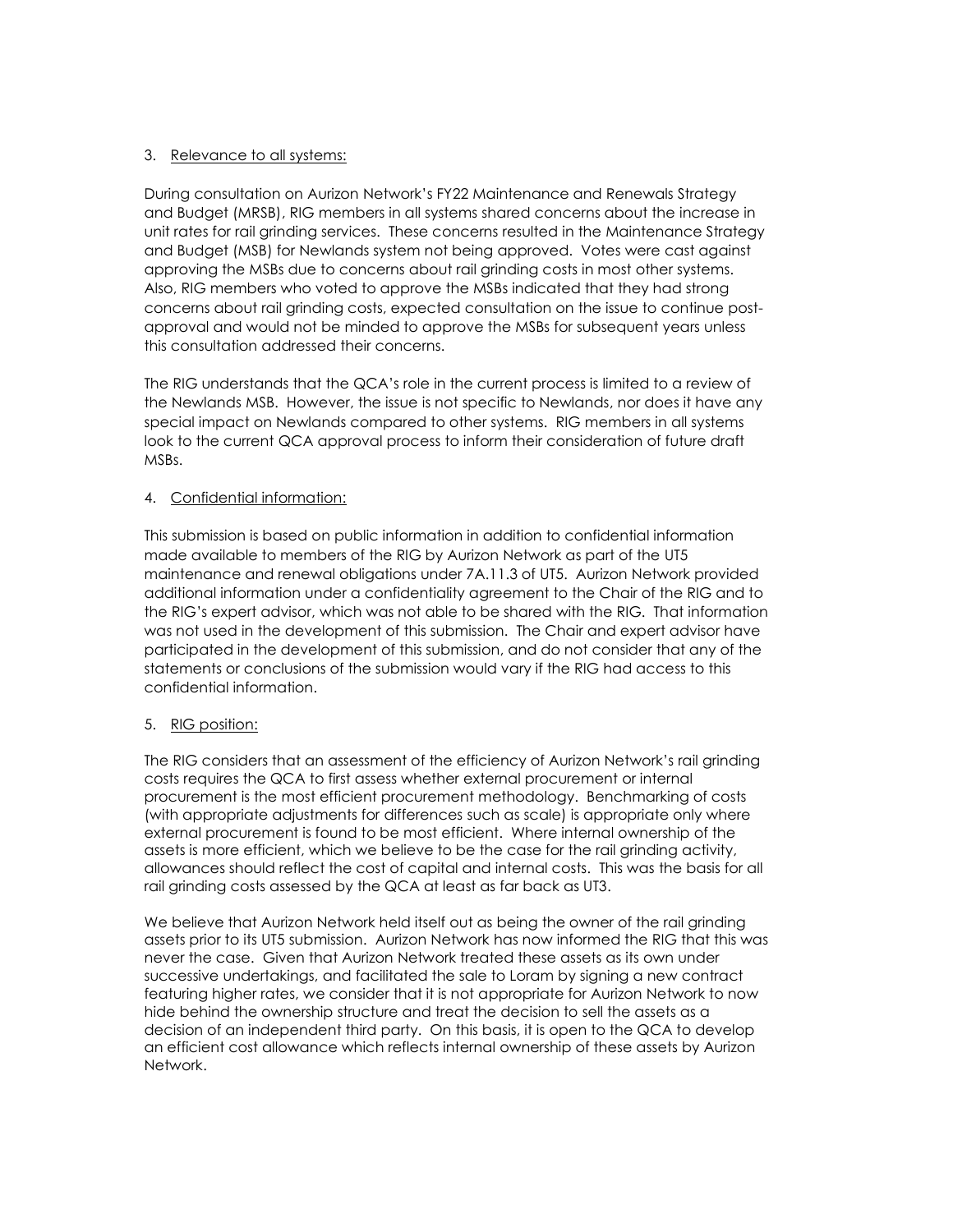# 6. Rail Grinding costs:

Aurizon Network's proposed mainline rail grinding unit costs for FY22 are increasing (compared to the FY21 MRSB rates) by across all systems.

Increases for turnout grinding are less significant.

Aurizon Network has advised that the increases are mainly the result of a step-up in rates under the services contract with Loram. We understand that this contract was also in place for FY21, but that Aurizon Network negotiated a rate for that year

. Our

understanding is that the QCA has not previously reviewed the contract or considered the efficiency of the costs. The RIG was not consulted before Aurizon Network entered into the contract. Clearly, in this situation, there is potential to offer higher prices under a services agreement in order to inflate the sale price for the benefit of the related entity.

The RIG believes that statements made in the FY21 MRSB (page 45) now appear somewhat misleading, with the forecast increase for FY22 and beyond described as a "slightly higher unit rate" and the contract signed with Loram being described as a "renewal". The RIG was not provided with the relevant scope of rail grinding so as to enable the actual unit rates to be calculated for FY22 and beyond at the time. The actual increases in unit rates have proven to be significant. The FY21 MRSB (page 45) sought to justify the rate increases on the basis of a trade-off for reduced take or pay commitments, which Aurizon Network said was important because of expectations of reduced grinding volumes in the future, however the long-term forecasts in the FY22 MRSB suggest continuing increases in grinding volumes. This not only contradicts the justification for rate increases which Aurizon Network previously offered, but also exacerbates the effect of the inefficient cost increases.

## 7. Sale to Loram

The sale of the rail grinding business to Loram was announced on 12th August 2019 (Loram website) and completed on 31 October 2019 (Aurizon Annual Report, FY20). The Loram announcement stated that, subject to completion, Loram would perform "all mainline and turnout rail grinding for Aurizon Network Pty Ltd".

Aurizon's FY20 Interim Financial Report of 15 February 2021 shows that:

- The Rail Grinding business was sold to Loram for \$164.5 million dollars (page 6).
- The profit on the sale was \$105.4.

Based on this information, it appears that the book value of the business was \$59.1m. The \$105.4m profit captured by the Aurizon group most likely reflects, at least in part, the difference between the book and market value of the rail grinding assets (which is increased by the new Aurizon Network contract): effectively capturing, for the benefit of the Aurizon group as a whole, the revaluation benefit which Aurizon Network , and the QCA rejected, under UT4 (see Section 7 and 8).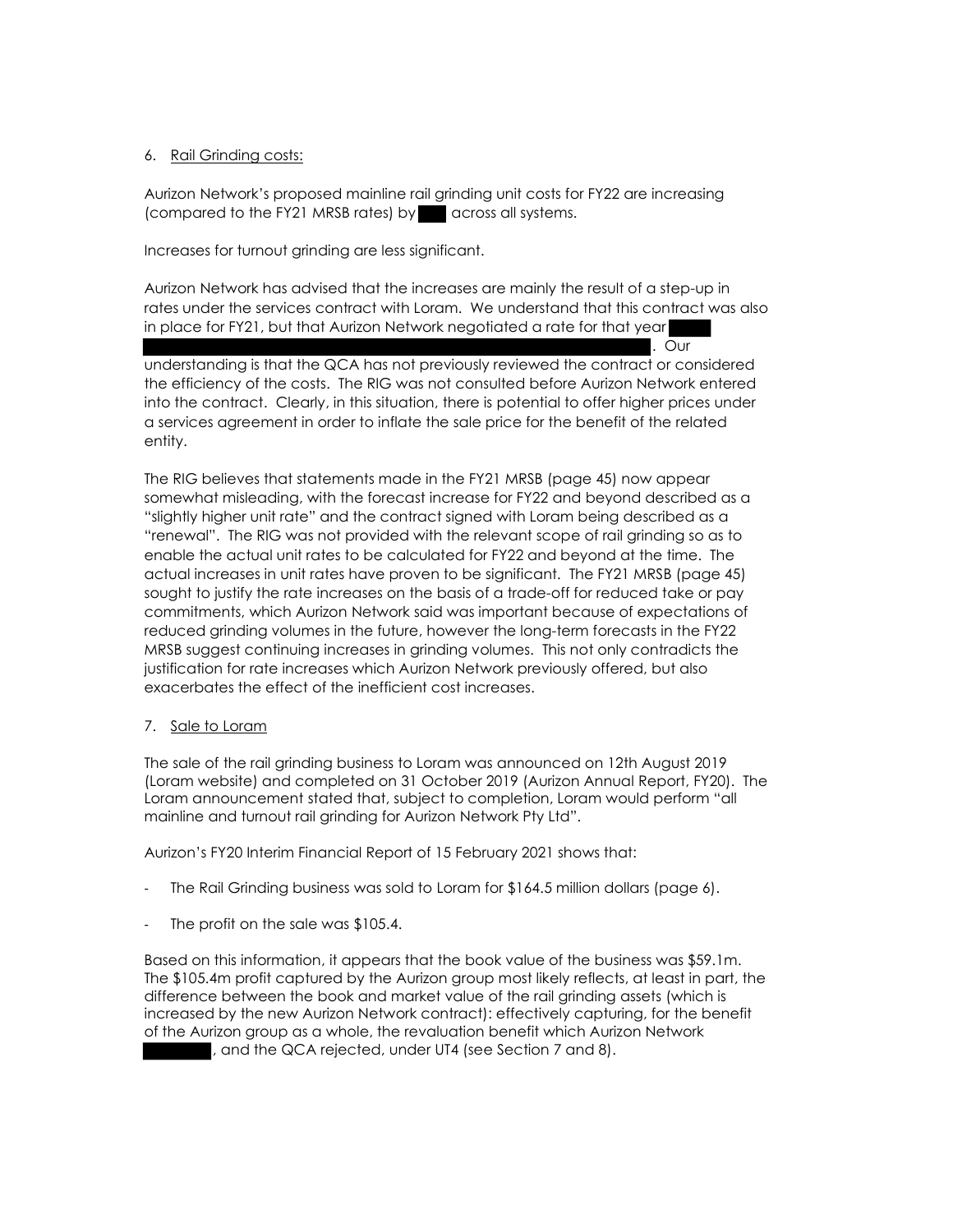We consider that the QCA was correct when it stated in the September 2014 Draft Decision on the Maximum Allowable Revenue element of the 2014 DAU 2014 that "it is unlikely to be efficient for Aurizon Network to sell these assets and outsource the maintenance activity".

#### 8. History of rail grinding issue through successive undertakings:

Note: References to Aurizon Network's UT4 submission below are generally references to Aurizon Network's "UT4 Maintenance Submission" of 30 April 2013. This submission can be found on the QCA website under Rail, Aurizon Network, Previous Access Undertakings, 2013 Draft Access Undertaking. The 2013 Draft Access Undertaking was the first version of UT4. While it was ultimately withdrawn and replaced by the 2014 Draft Access Undertaking, the proposed approaches discussed below did not change (and Aurizon advised that the Maintenance submission for the 2013 Draft Undertaking was to be considered as part of the submission on the 2014 Draft Undertaking).

We have been advised by Aurizon Network that Aurizon Network has never owned the rail grinding assets and that these, prior to the sale to Loram, were always held by Aurizon Operations Limited (Aurizon Operations) and its predecessors. This is surprising given that the regulatory allowance for this activity under UT3 and UT4 was clearly based on a return on assets plus depreciation approach. These allowances were based on the book value of the assets. In Aurizon Network's UT4 submission, there is no explicit mention of the ownership of rail grinding assets (nor of similar assets such as the ballast cleaning machine), however:

- The Evans and Peck report provided by Aurizon Network as Schedule N of Aurizon Network's submission states on Page 4 that "Due to QR Network maintaining some of their key maintenance activities in-house, the CQCN have maintained reasonably competitive per kilometre rates for rail grinding, ballast cleaning and mechanised resurfacing".
- The discussion in Section 5.8.1 of Aurizon Network's submission, regarding the return on maintenance assets and depreciation of those assets, clearly includes rail grinding assets (along with other assets such as ballast cleaning machines), which is not consistent with ownership of these assets by a third party. The Coal Link Alliance governance structure described in Section 3.3.6, and the organisational structure shown in Figure 2 clearly demonstrates that Aurizon Network was responsible for the "Specialised Track Services" team that managed the rail grinding activity and other specialised maintenance tasks.

We do not doubt Aurizon Network's claim that the assets were owned by Aurizon Operations (of which Aurizon Network was a wholly owned subsidiary). What the examples demonstrate is:

- a lack of regard for the distinction between the entities; and
- an approach in which the procurement of the service from Aurizon Operations or internally by Aurizon Network is considered entirely fungible.

In UT4, Aurizon Network proposed a new approach for valuing and calculating allowances for mechanised plant including rail grinding assets, which would have increased the allowances (discussed in Section 8). No distinction was made, in terms of ownership, between rail grinding assets and the assets owned by Aurizon Network. It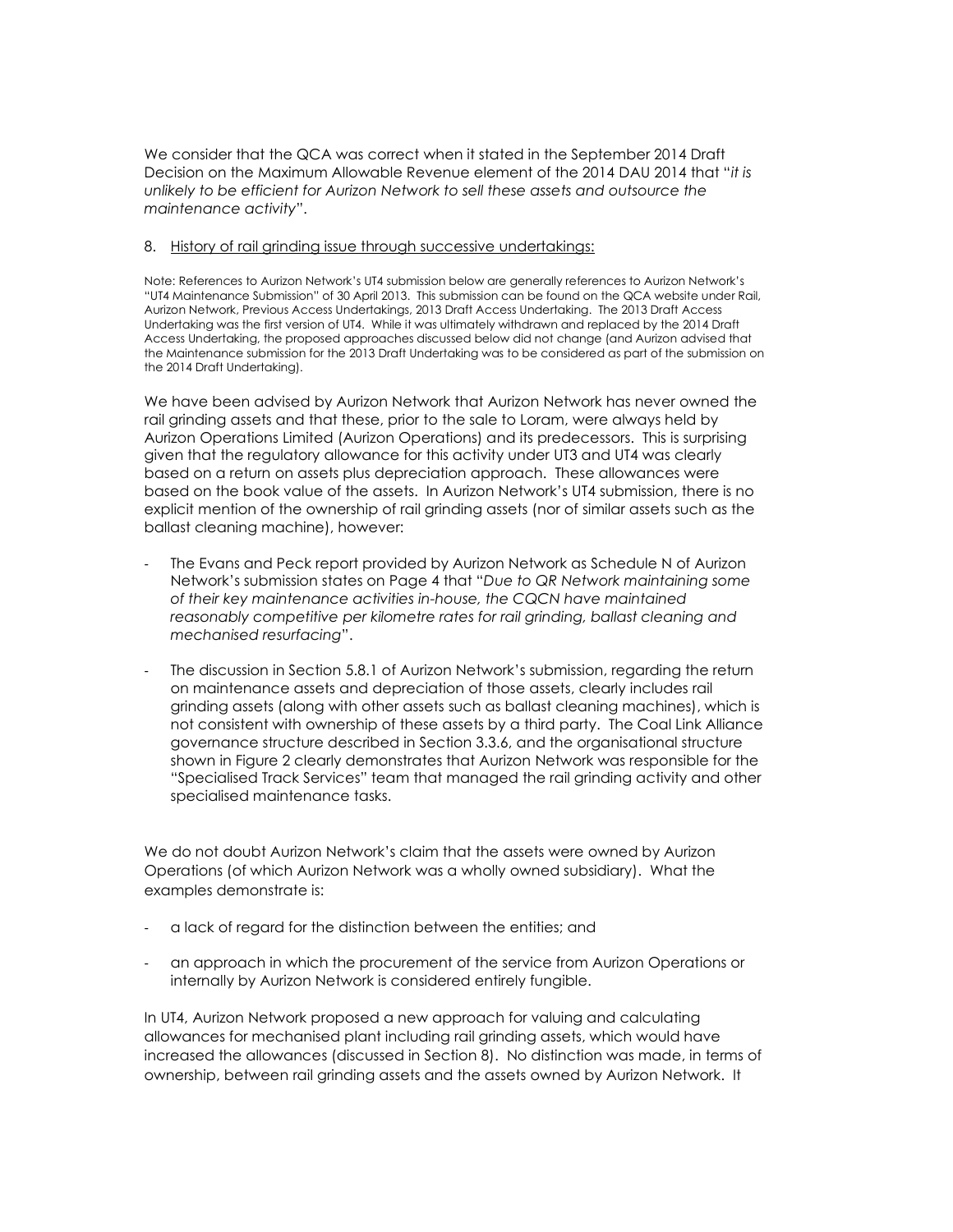now appears that, in regard to the rail grinding assets, any benefits of an uplift in allowances was to be passed to Aurizon Operations. If Aurizon Operations was providing services to Aurizon Network under a services agreement at the time, then the terms of that agreement were not consistent with those expected under contract negotiated on an arms-length basis.

#### 9. Aurizon Network's UT4 revaluation proposal and QCA response:

For UT4, Aurizon Network proposed a new approach to calculating depreciation and return on assets for mechanised plant, including rail grinders. Section 5.8.1 of Aurizon Network's submission discusses the proposed changes. The changes sought to align the allowances with costs which Aurizon Network considered would prevail in a competitive market, rather than being based on Aurizon Network's actual or historical costs. The proposed approach involved:

# - .

- Applying the rate of return, and calculating depreciation allowances, to a replacement cost of the assets, rather than to book values. This was to be achieved via a Gross Replacement Value (GRV) annuity approach (where the annuity reflected both a return on capital and a depreciation allowance). Aurizon Network also proposed that the Gross Replacement Value would reflect the cost of the "Modern Equivalent Asset", reduced only to the extent that the actual assets had a lower service potential.

In support of the proposed change in approach, Aurizon argued that "if prices for maintenance activities did not reflect market value it would be more profitable for the regulated firm to either sell the plant to realise market value or redeploy the capital to a profitable purpose and outsource the activity with pass through reflecting an efficient competitive market price". We note that the reference to "selling" the assets is inconsistent with the rail grinding assets being owned by Aurizon Operations. That is, it would not have been possible for Aurizon Network to sell an asset which it did not own in order to redeploy capital. We assume that the statement was made on a 'whole of Aurizon Holdings' basis. The Aurizon Group has now implemented the strategy which Aurizon Network was warning of in this statement.

The QCA considered Aurizon's proposal to move to a GRV approach and rejected it in the September 2014 Draft Decision on the Maximum Allowable Revenue element of the 2014 DAU (a position which was confirmed in the April 2016 Final Decision). In Section 5.3.4 of the Draft Decision, the QCA said:

"We acknowledge some of these activities could potentially be outsourced to external parties. However, Aurizon Network has invested a significant amount of capital in its maintenance assets—the undepreciated value of these assets in 2013–14 is \$52.88 million. Given these assets are highly customised for use in the CQCN, it is unlikely to be efficient for Aurizon Network to sell these assets and outsource the maintenance activity as of now. For this reason, we view the main priority should be to ensure that:

- the maintenance task is cost reflective; and
- Aurizon Network should be allowed to recover appropriate return for its initial investment in these maintenance assets, as it would be the case for any other assets included in the RAB."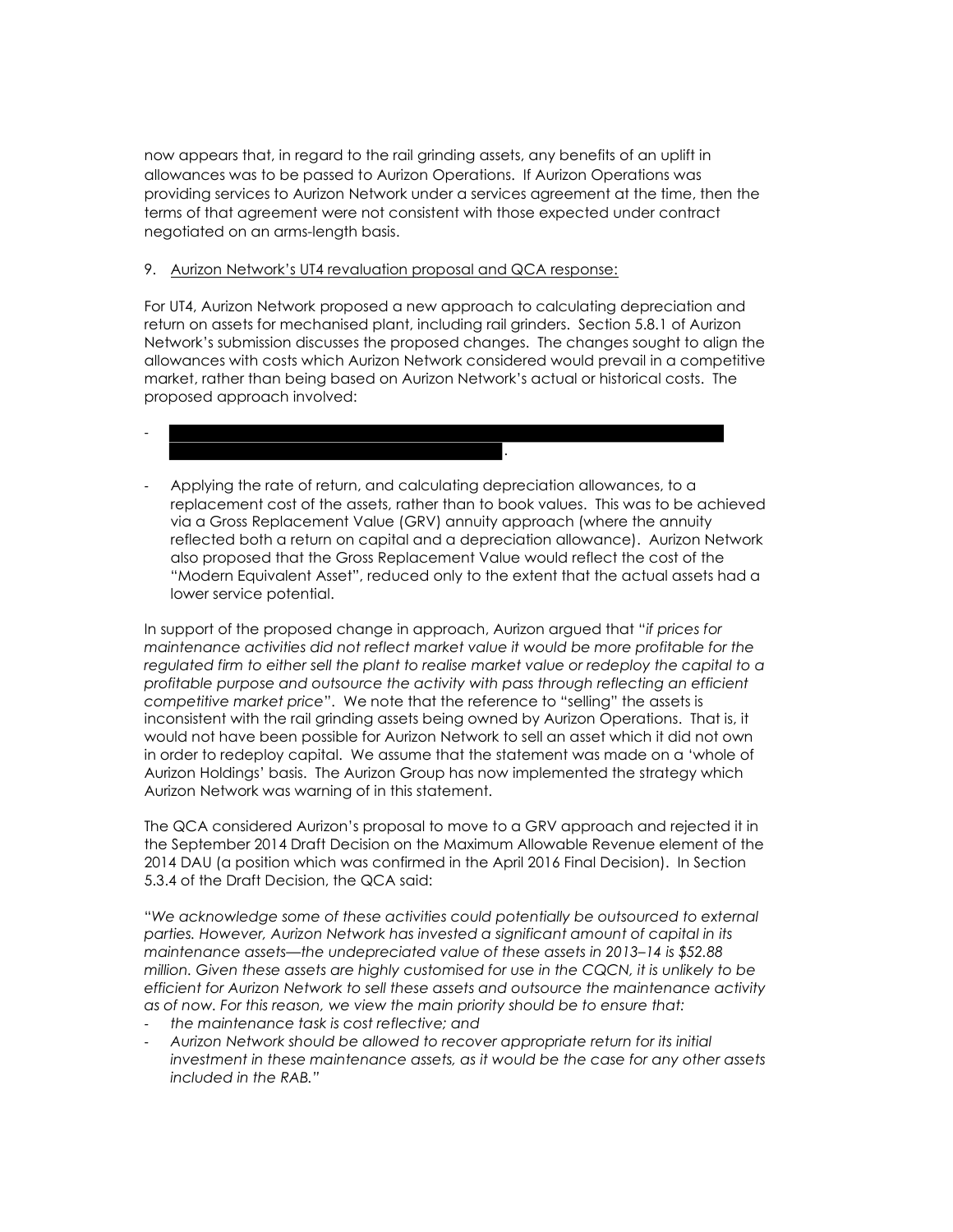These comments regarding the potential for Aurizon Network to "sell these assets" are consistent with the QCA being unaware that ownership of the relevant assets sat with a third party. The reference to "any other assets included in the RAB" also suggests that these assets were in the RAB, although we suspect that is may have been an error in wording.

We consider that the QCA was correct when it stated that "it is unlikely to be efficient for Aurizon Network to sell these assets and outsource the maintenance activity". The Aurizon Group has now implemented this inefficient arrangement, which Aurizon Network participated in by executing a new contract with the purchaser of the assets ahead of the sale, without consultation with customers and, to the best of our knowledge, without seeking offers from alternative service providers. Despite consistently treating these assets as its own when seeking allowances under successive undertakings (noting that UT5 continued to be priced based on historical asset values), Aurizon Network now expects customers and the QCA to respect the separation of Aurizon Operations and Aurizon Network and to accept that the decision of Aurizon Operations to sell the assets is an action of an independent third party. This inconsistency of approach is unreasonable and will lead to inefficient costs.

### 10. Change in approaches can result in overcharging:

Aurizon Network has changed from an approach in which services were priced based on a return on, and of, the historical cost of the asset, to a price which it claims represents a market price. This has achieved, for the Aurizon Group, the revaluation and windfall which Aurizon Network sought (apparently for the benefit of Aurizon Operations) under UT4, and which the QCA rejected.

Changing approaches during the life of the asset can result in double-charging. Section 5.8.1 of Aurizon Network's UT4 submission explains (page 115) that, "efficient prices in a service agreement would not be expected to be high early in the service agreement and low late in the service agreement". This is true because a similar service can be provided regardless of whether the asset is new (with a high written-down value) or older (with a low or zero written down value). For example, freight charges for above-rail services do not generally vary with the age of the train: services provided by a significantly depreciated asset can attract the same charge as can services provided by a new train.

In contrast, pricing based on historical asset value will be high in early years, and low in later years (and nil when the asset is fully depreciated). This is demonstrated in the following graph (illustrative example: not based on particular assets). Note that the two revenue streams shown below have the same NPV. Aurizon Network provided a similar graph in Section 5.8.1 of the UT4 submission.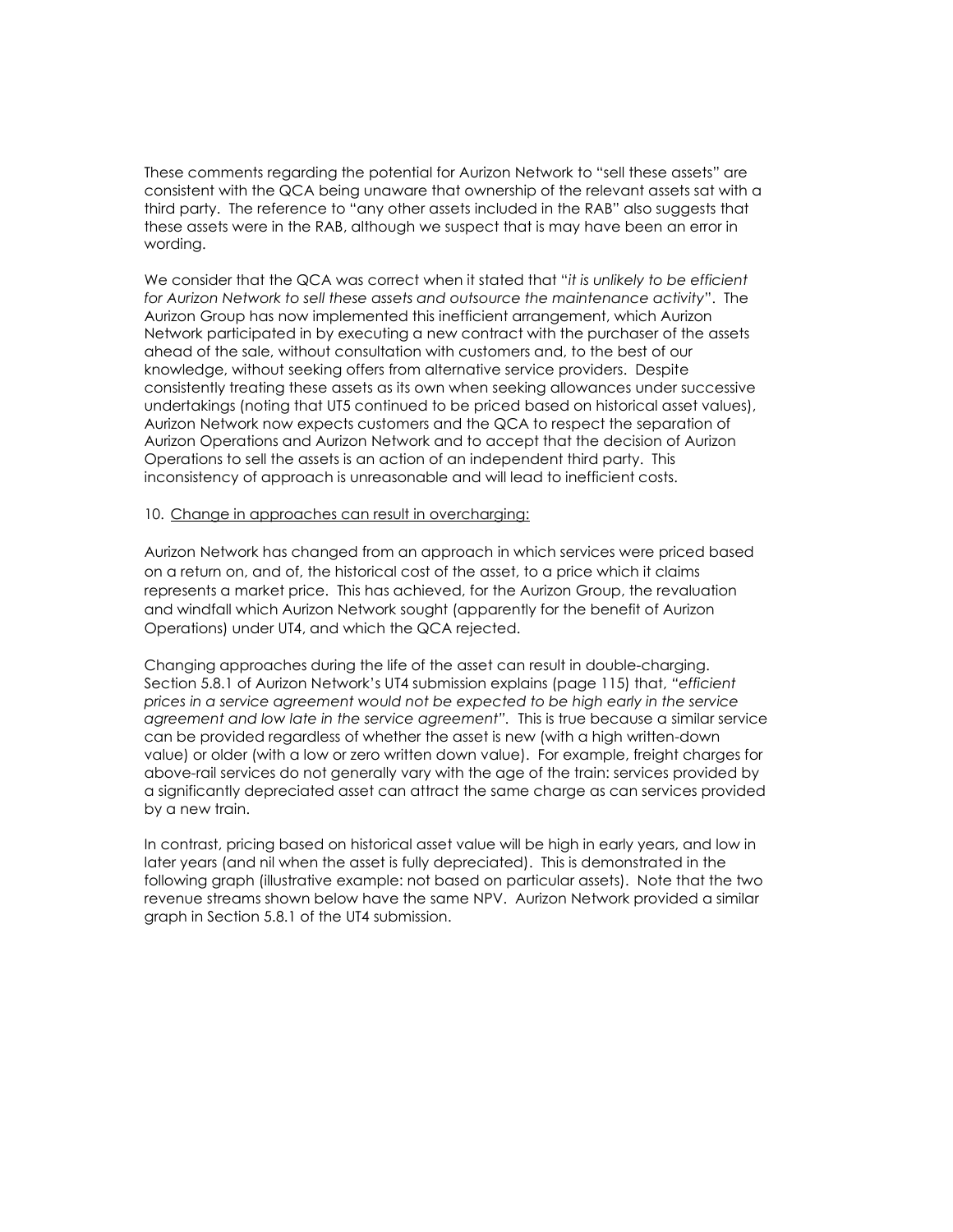

 By switching between approaches, Aurizon Network may capture the high charges which apply early in the life of a regulated asset, then move to the flat service fee approach which will result in total charges over the life of the asset exceeding the cost expected under the consistent application of either approach. Note that:

- Where the actual asset life exceeds the period over which assets are depreciated, charges under the historical asset value approach will become zero, while costs under the service fee approach will continue at the rate shown. To the extent that this is likely to occur for this class of assets, it is a further indication that the decision to divest is not prudent from a regulatory perspective.
- We acknowledge that the NPV of the total charges would not increase (above the level which applies under each of the approaches alone) in the scenario where, upon switching to the service fee approach, the fee is set by reference to the written down book value of the assets at the point of transfer. That is clearly not the case here, as a gain of \$105.4m was realised on the sale of the assets.
- We acknowledge that a new rail grinding machine was purchased around the time of the transaction. This may limit the effect described above in regard to that particular asset.
- value at CPI each year would narrow the pricing gap between the two approaches to some extent. It is not clear to us whether this methodology applied to rail grinding We acknowledge that the regulatory approach of escalating the written down assets.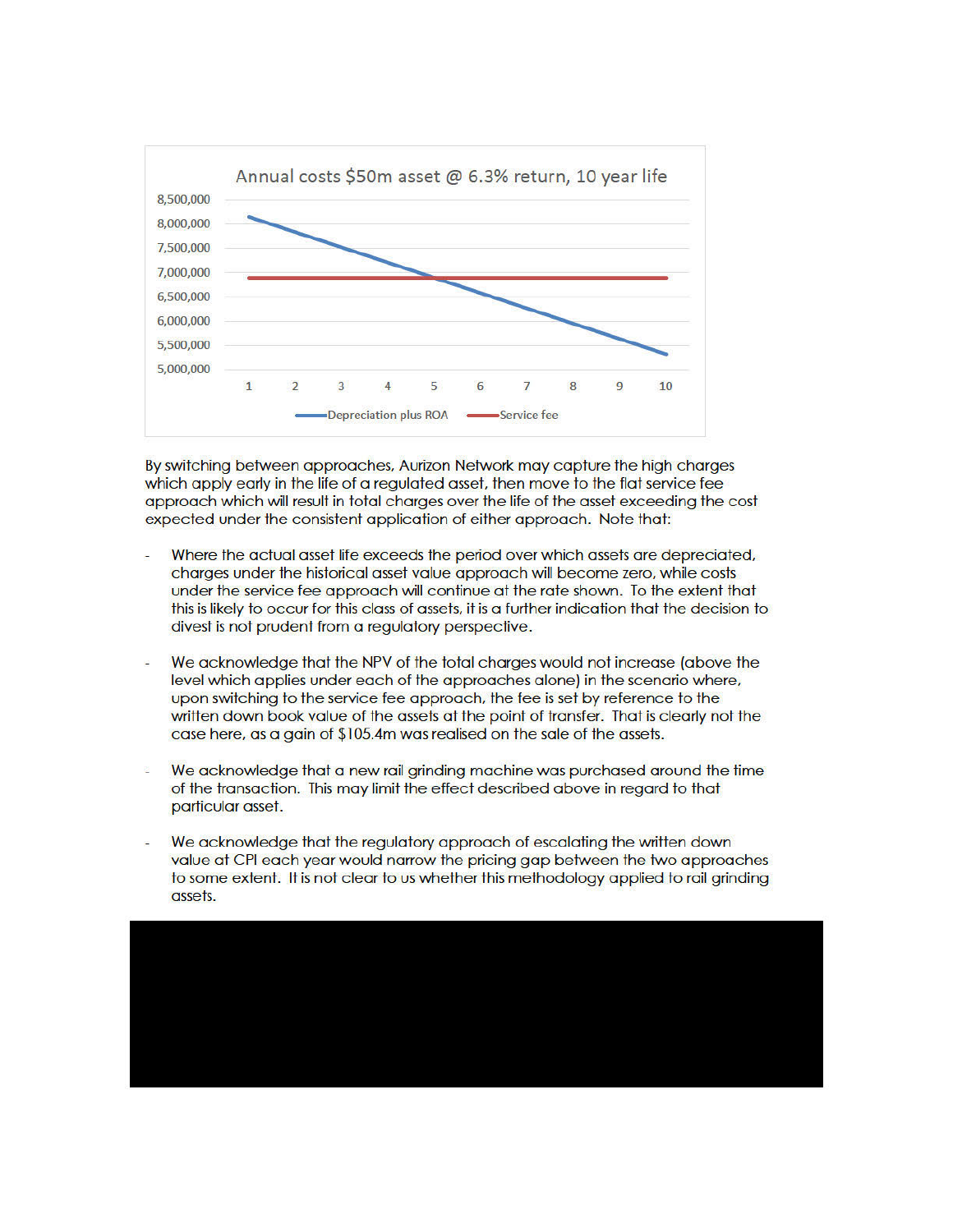

### 12. Potential for future gaming

We have serious concerns about the precedent which would be set by allowing this type of restructuring and repricing to occur. The opportunity would be created for regulated entities to immediately capture any difference between the market value of assets and the written down book value: effectively achieving a revaluation windfall on the assets. No reciprocal adjustment is likely to apply where the market value of assets is below the written down value as Aurizon Network would expect to continue to recover depreciation and a return on capital based on book values.

Customers will suffer higher charges because of the effective resetting of the asset values and will also lose any efficiency benefits achieved through in-house performance of the services. The revaluation effect provides the regulated entity with an incentive to move to an inefficient service delivery model, as has occurred in this case.

### 13. Conclusion

It is the role of the QCA to determine if the activities and costs in the Newlands MSB as submitted by Aurizon Network for FY22 are prudent and efficient.

We dismiss the proposition Aurizon Network had no part in or influence over the sale of the rail grinding assets due to the assets being owned by Aurizon Operations. As noted above, in all prior undertakings (including UT5), the treatment of rail grinding was consistent with that of the other network maintenance activities for which Aurizon Network was apparently the owner.

"Prudent" can be defined as "acting with or showing care and thought for the future". We believe that Aurizon Network was not prudent in either its procurement process, or in their decision to sign a contract with Loram for rail grinding services. The decision to "outsource" this service

, while benefitting a related party, has decreased the competitiveness of the Queensland coal industry. Aurizon Network facilitated the sale to Loram **Table 10 and 10 and 10 and 10 and 10 and 10 and 10 and 10 and 10 and 10 and 10 and 10 and 10 and 10 and 10 and 10 and 10 and 10 and 10 and 10 and 10 and 10 and 10 and 10 and 10 and 10 and 10 and 10 and 10 and 10** evidence of alternative sourcing options having been considered.

As evidenced by both Evans and Peck and the QCA's own statements during the UT4 approval process, the provision of rail grinding "in-house" was in fact an efficient maintenance delivery method. The deviation from this method has clearly resulted in increased costs. The resulting increased costs must therefore be considered inefficient.

<sup>1</sup> "Australian Mining": https://www.australianmining.com.au/news/rail-maintenance-contract-win/